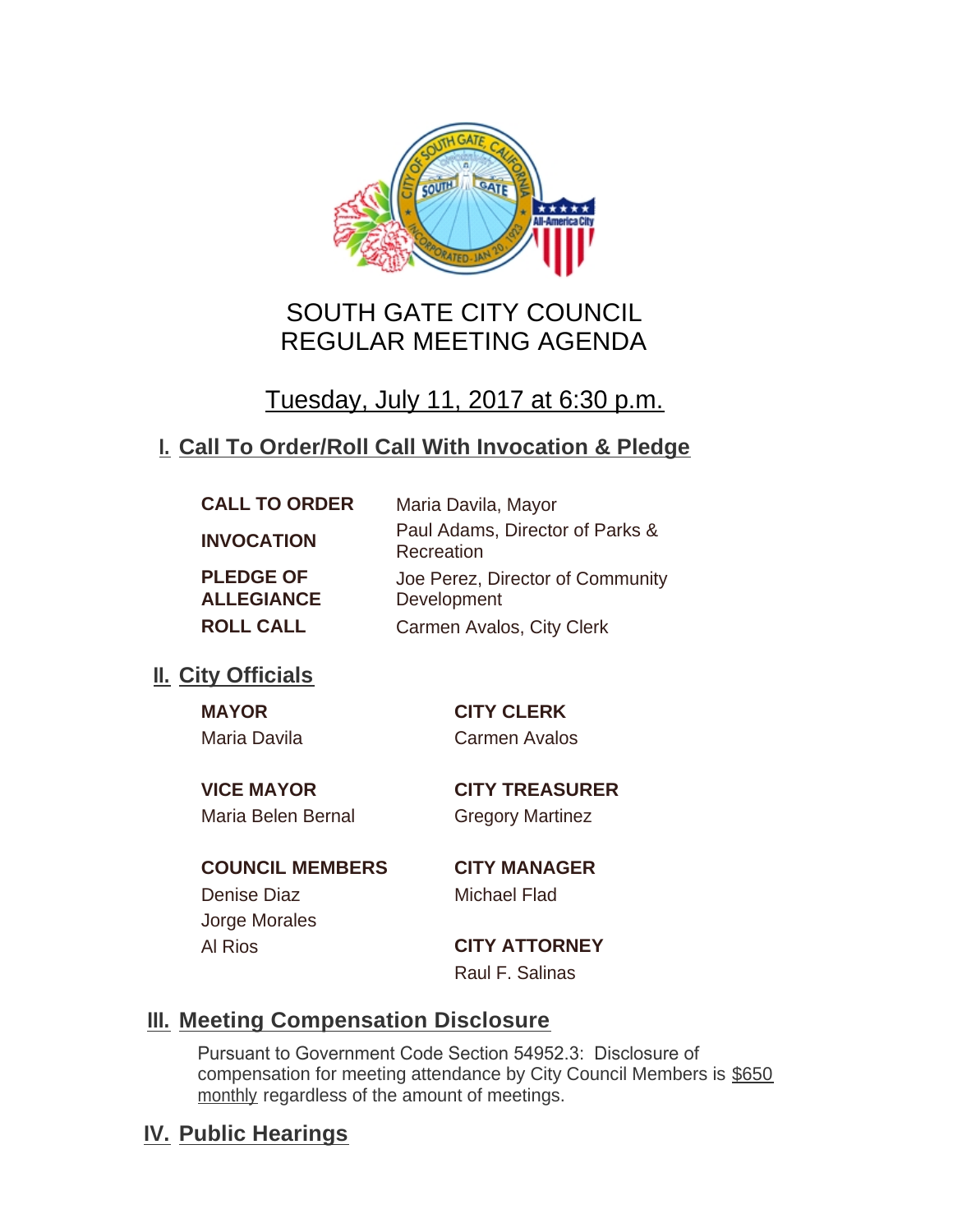## **1. Ordinance Amending The Zoning Code By Adding The Tweedy Boulevard Specific Plan; Resolution Approving General Plan Amendment No. 2017-01; And Resolution Approving The Initial Study And Negative Declaration**

The City Council will consider: (CD)

a. The Planning Commission's proposed changes pertaining to the Library/Gallery/Museum, Alcohol Sales as Part of a Restaurant and Antenna/Communications Equipment and provide staff with direction as to which, if any, of the modifications should be made to the final Tweedy Boulevard Specific Plan document;

b. Waiving the reading in full and introducing an **Ordinance**  adding new Section 11.28.030 (Tweedy Boulevard Specific Plan), to Chapter 11.28 (Specific Plans), to Title 11 (Zoning), to the South Gate Municipal Code;

c. Adopting a **Resolution** \_\_\_\_\_\_ approving General Plan Amendment No. 2017-01 by adding place types "Light Industrial/Flex and Manufacturing Distribution" to the Tweedy Educational District and changing the residential General Plan designation of a portion of the General Plan area from Neighborhood-Low to Neighborhood Medium; and

d. Adopting a **Resolution** <u>endledenear</u> approving the Initial Study and Negative Declaration, dated April 19, 2017, pertaining to the Tweedy Boulevard Specific Plan.

Documents:

## [ITEM 1 REPORT 07112017.PDF](http://cityofsouthgate.org/AgendaCenter/ViewFile/Item/4525?fileID=10292)

## **Comments From The Audience V.**

During this time, members of the public and staff may address the City Council regarding any items within the subject matter jurisdiction of the City Council. Comments from the audience will be limited to five (5) minutes per speaker; unless authorized by the Mayor, the time limit may not be extended by utilizing another member's time. There will be no debate or action on items not listed on the agenda unless authorized by law.

Note: The City Council desires to provide all members of the public with the opportunity to address the Council. Nevertheless, obscene language, comments intended to disrupt or interfere with the progress of the meeting or slanderous comments will not be tolerated and may result in ejection and/or may constitute a violation of South Gate Municipal Code Section 1.04.110.

## **Reports And Comments From City Officials VI.**

During this time, members of the City Council will report on matters pertaining to their service on various intergovenmental boards and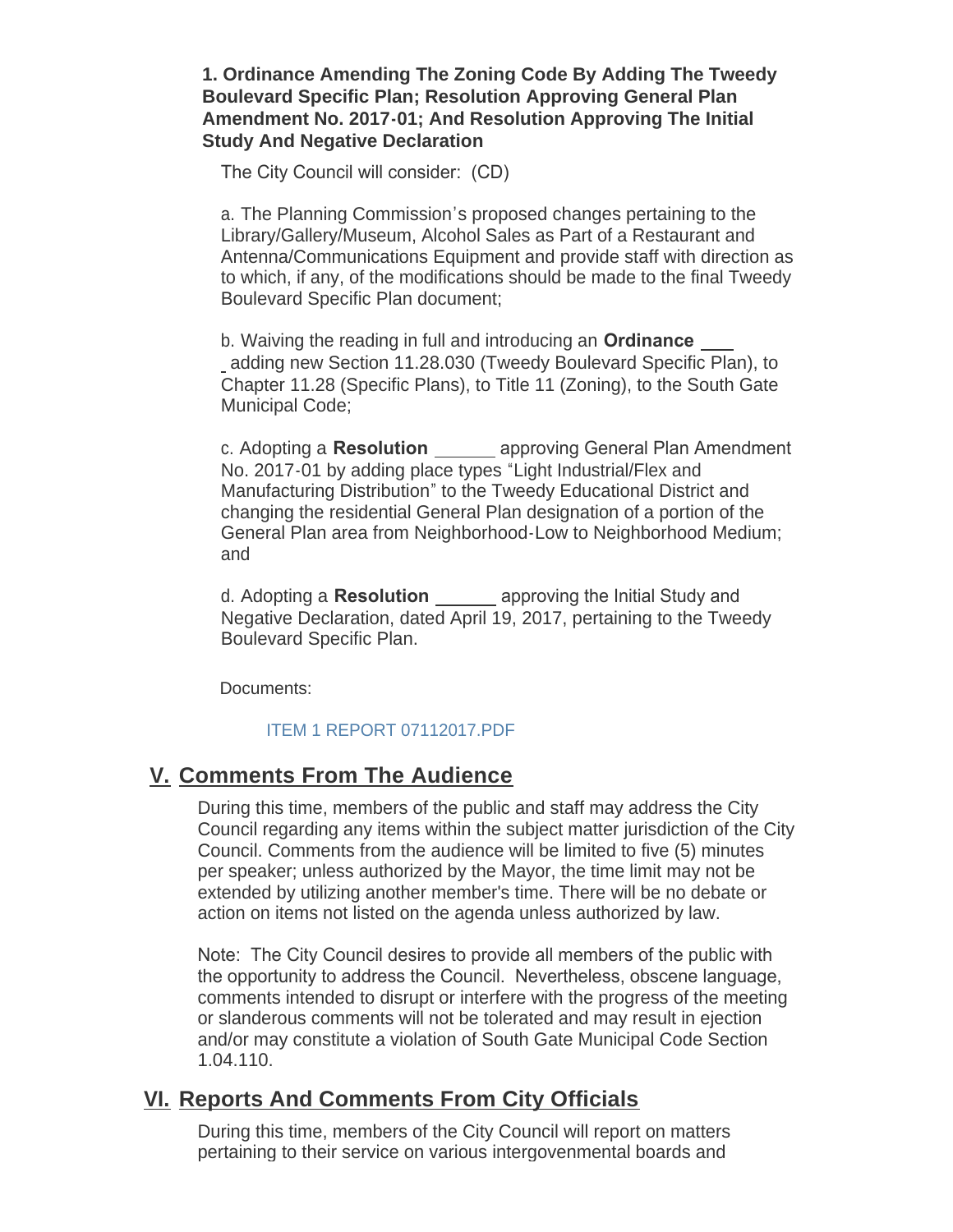pertaining to their service on various intergovenmental boards and commissions as a representative of the City pursuant to Assembly Bill 1234. City Council Members will also have an opportunity to comment on matters not on the agenda.

Following the City Council Members, reports and comments will be heard by the City Clerk, City Treasurer, City Manager and Department Heads.

## **Consent Calendar Items VII.**

Agenda Items **2, 3, 4, 5, 6, 7, 8, and 9** are consent Calendar Items. All items including Ordinances, Resolutions and Contracts, may be approved by adoption of the Consent Calendar, individually and collectively by one (1) motion. There will be no separate discussion of these items unless Members of the City Council, the public, or staff request that specific items be removed from the Consent Calendar for separate discussion and action.

Any Motion to introduce or adopt an Ordinance on the Consent Calendar shall be: (1) a motion to waive the reading of the Ordinance and introduce the Ordinance or (2) a motion to waive the reading of the Ordinance and adopt the Ordinance, as appropriate.

## **2. Ordinance No. 2339 Amending The Zoning Code By Adding The Hollydale Village Specific Plan**

The City Council will consider waiving the reading in full and adopting Ordinance 2339 adding new Section 11.28.020 (Hollydale Village Specific Plan), to Chapter 11.28 (Specific Plans), to Title 11 (Zoning), to the South Gate Municipal Code. (CD)

Documents:

## [ITEM 2 REPORT 07112017.PDF](http://cityofsouthgate.org/AgendaCenter/ViewFile/Item/4503?fileID=10279)

## **3. Resolution Declaring The City's Intention To Grant A Ten-Year Franchise Agreement To LT Pipeline, Inc.**

The City Council will consider adopting a **Resolution**  declaring the City's intention to grant a ten-year term franchise agreement to LT Pipeline, Inc., a California Corporation, to lay and use pipes, ditches, flumes, conduits and appurtenances for transmitting and distributing oil and oil products thereof, for any and all purposes in, along, across, upon and under the public streets, ways, alleys and places, as the same now or may hereafter exist, within the City of South Gate, and setting a Public Hearing for August 8, 2017, to consider the introduction of an Ordinance granting the proposed franchise agreement. (PW)

Documents:

## [ITEM 3 REPORT 07112017.PDF](http://cityofsouthgate.org/AgendaCenter/ViewFile/Item/4504?fileID=10280)

## **4. Resolution Approving The Application For Grant Funds For The Urban Greening Program**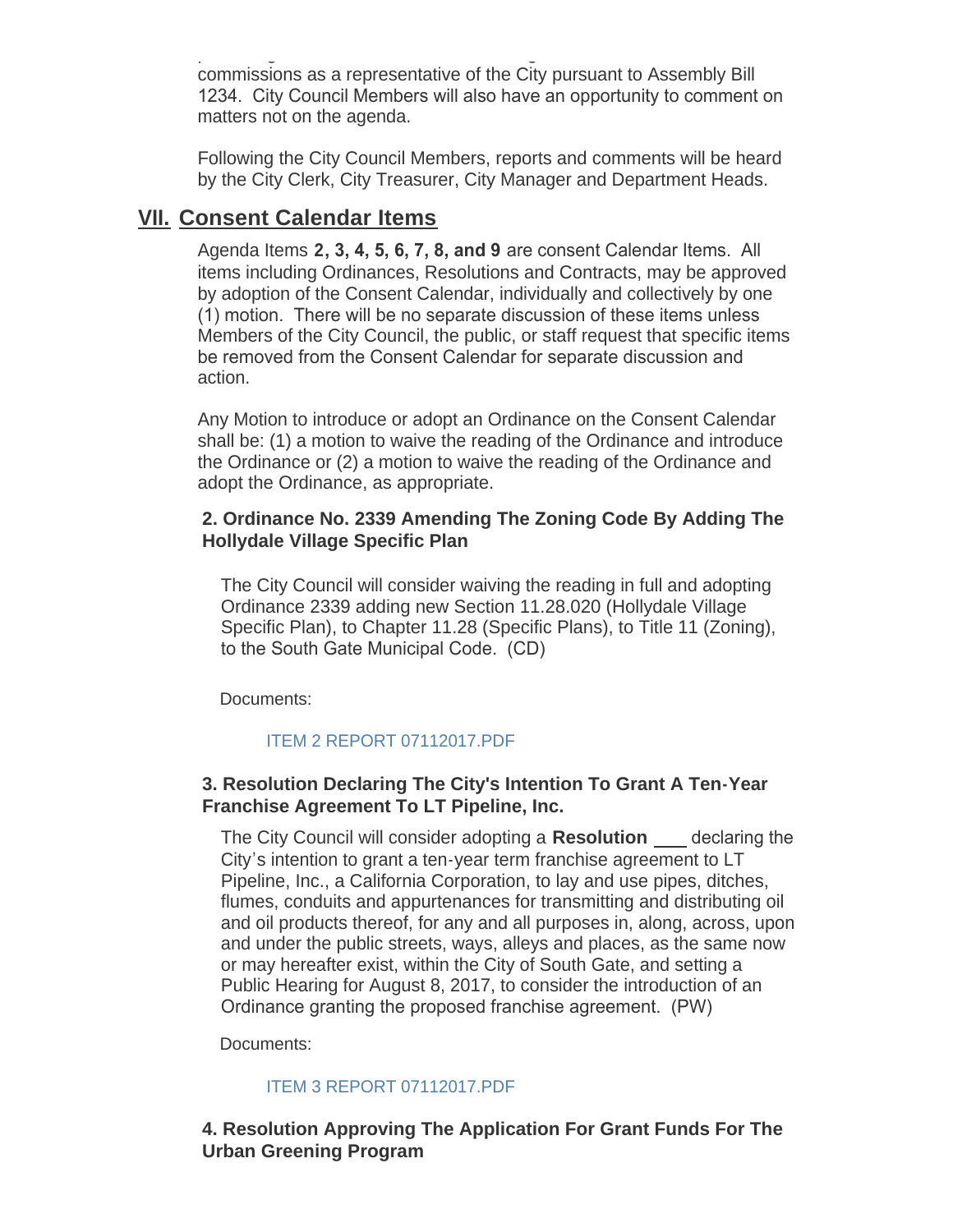The City Council will consider adopting a **Resolution**  approving the application for grant funds for the California Climate Investments Urban Greening Program. (PW)

Documents:

#### [ITEM 4 REPORT 07112017.PDF](http://cityofsouthgate.org/AgendaCenter/ViewFile/Item/4505?fileID=10281)

## **5. Agreement With CivilSource For Project Management Services For Capital Improvement Program Projects**

The City Council will consider: (PW)

a. Approving an Agreement (**Contract** ) with CivilSource to secure Project Management Services to support the Public Works Department, Engineering Division, for delivery of Capital Improvement Program Projects in Fiscal Year 2017/18, in an amount not-to-exceed \$150,000; and

b. Authorizing the Mayor to execute the Agreement in a form acceptable to the City Attorney.

Documents:

## [ITEM 5 REPORT 07112017.PDF](http://cityofsouthgate.org/AgendaCenter/ViewFile/Item/4506?fileID=10282)

### **6. Amendment No. 1 To Contract No. 3178 With Metro For Review Of The Draft I-710 Environmental Impact Report/Environmental Impact Statement**

The City Council will consider: (PW)

a. Approving Amendment No. 1 to Contract No. 3178, Funding Agreement with the Los Angeles County Metropolitan Transportation Authority modifying the scope-of-work authorizing the City's use of a portion of the \$100,000 in Measure R Funds to fund professional services necessary for the review of the Draft 1-710 Environmental Impact Report/Environmental Impact Statement; and

b. Authorizing the Mayor to execute Amendment No. 1 in a form acceptable to the City Attorney.

Documents:

#### [ITEM 6 REPORT 07112017.PDF](http://cityofsouthgate.org/AgendaCenter/ViewFile/Item/4507?fileID=10283)

## **7. Amendment No. 4 To Contract No. 2933 With The County Of Los Angeles Increasing The Price Of Food Services Provided At The City's Jail Facility**

The City Council will consider: (PD)

a. Approving Amendment No. 4 to Contract No. 2933 with the Los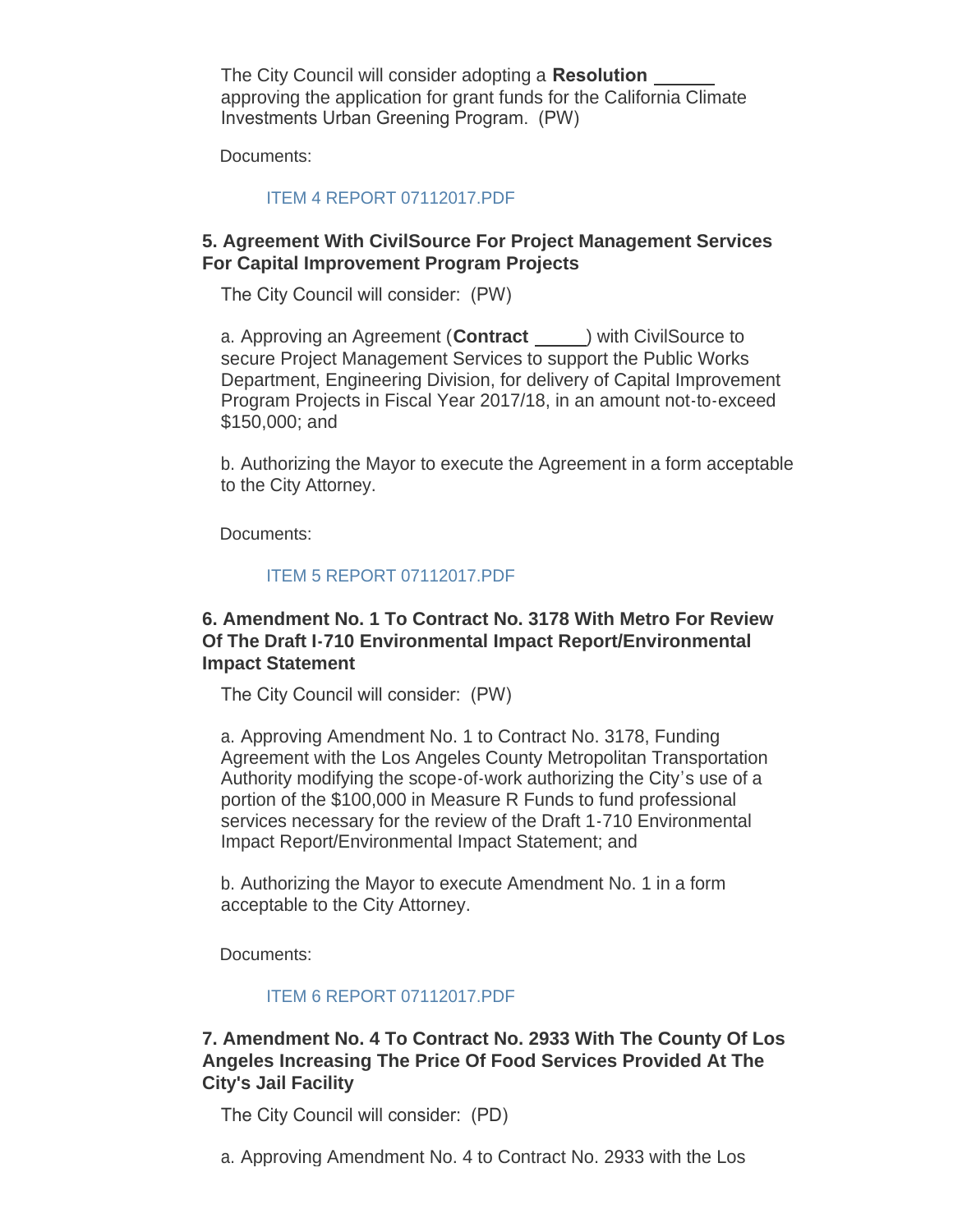a. Approving Amendment No. 4 to Contract No. 2933 with the Los Angeles County reflecting the increased pricing for food services to inmates at the City's jail facility; and

b. Authorizing the Mayor to execute Amendment No. 4 in a form acceptable to the City Attorney.

Documents:

#### [ITEM 7 REPORT 07112017.PDF](http://cityofsouthgate.org/AgendaCenter/ViewFile/Item/4508?fileID=10284)

## **8. Appropriation For The Municipal Auditorium Sound And Lighting Upgrades**

The City Council will consider: (PARKS)

a. Increasing the Fiscal Year 2017/18 revenue projections in account number 100-4681 by \$85,000;

b. Appropriating \$85,000 of Proposition A Maintenance and Servicing Funds to account number 11-790-61-9215 for additional upgrades to the Municipal Auditorium sound and lighting system;

c. Waiving the formal bidding requirements of South Gate Municipal Code Section 1.54.310 and authorizing a sole source purchase from the original vendor for compatibility; and

d. Authorizing the City Manager to approve any required purchase or installation agreements on behalf of the City.

Documents:

## [ITEM 8 REPORT 07112017.PDF](http://cityofsouthgate.org/AgendaCenter/ViewFile/Item/4527?fileID=10293)

#### **9. Appropriations For The South Gate Dog Park Improvements**

The City Council will consider: (PARKS)

a. Approving the purchase and installation of agility course equipment (Improvements) for the South Gate Dog Park;

b. Accepting the contribution of \$15,000 from the City of Paramount to fund a portion of the Improvements;

c. Increasing the Fiscal Year 2017/18 revenue projections in the Park Enhancement Fund, account number 271-4904, by \$15, 000;

d. Appropriating \$30,000 of Park Enhancement funds to account number 271-490-61-9200 to cover the cost of the Improvements; and

e. Authorizing the City Manager to execute any required purchase or installation agreements on behalf of the City.

Documents: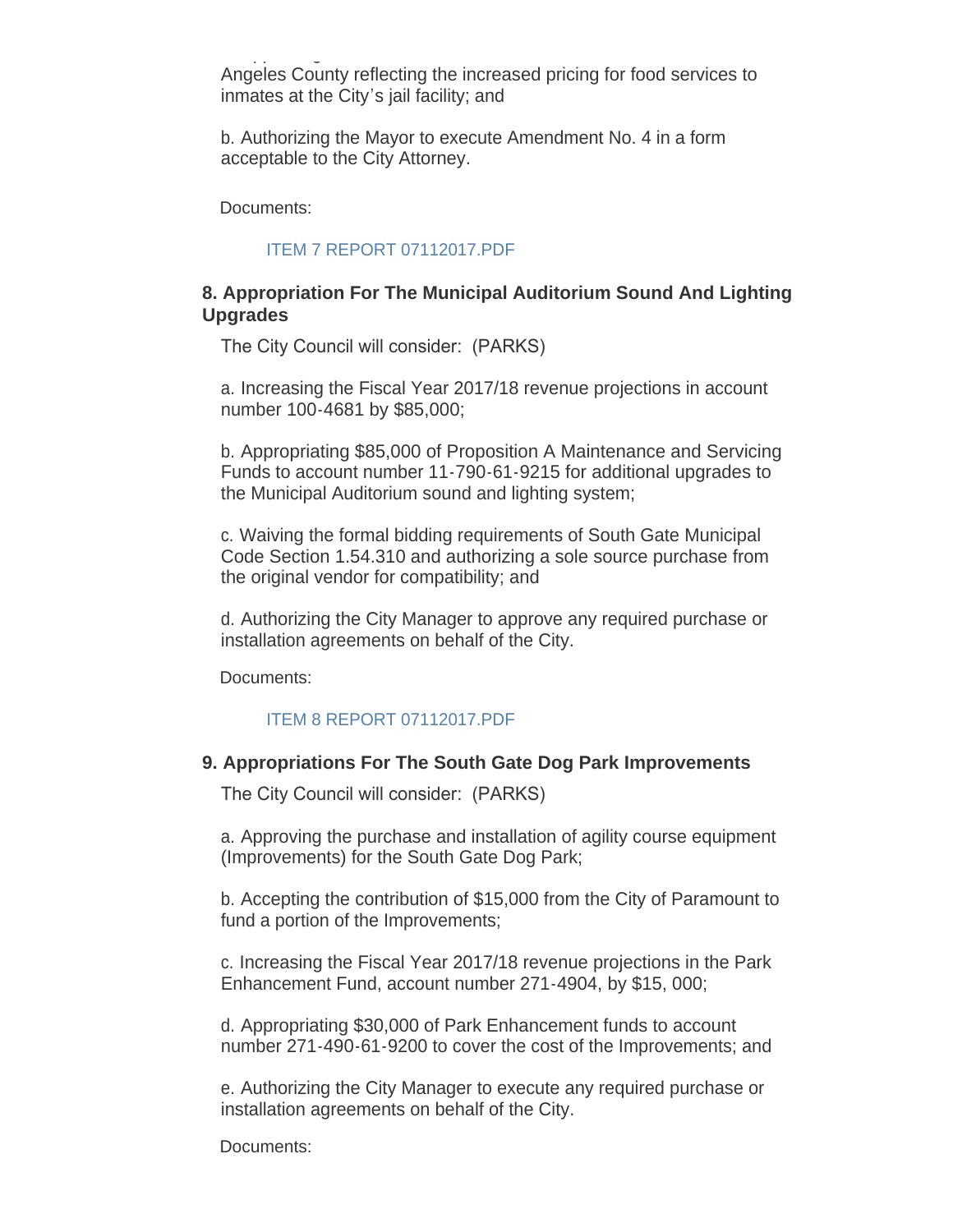## **Reports, Recommendations And Requests VIII.**

### **10. Introduction Of Dr. Rohallah Nowaid From The Al-Zahra Masjid Mosque**

The City Council will be formally introduced to Dr. Rohallah Nowaid from the Al Zahra Masjid Mosque located in South Gate. (PD)

Documents:

#### [ITEM 10 REPROT 07112017.PDF](http://cityofsouthgate.org/AgendaCenter/ViewFile/Item/4510?fileID=10286)

#### **11. Senate Bill 415 (Hueso) Pertaining To Voter Participation**

The City Council will consider deciding on the implementation of SB 415 pertaining to voter participation with either option listed below: (CLERK)

**Option 1:** Consolidation: Allow for the implementation of SB 415 Statewide Election Cycle Consolidation which will take effect on January 1, 2018 and requires the adoption of an ordinance for election date change for 2018 or 2020 with notification to all voters; **OR**

**Option 2: Stand-Alone: Continue with the current Stand-Alone Election** which will require an ordinance for an extension until 2022.

Documents:

#### [ITEM 11 REPORT 07112017.PDF](http://cityofsouthgate.org/AgendaCenter/ViewFile/Item/4511?fileID=10287)

## **12. PowerPoint Presentation And Adoption Of The Hollydale Parks Master Plans**

The City Council will consider: (PARKS)

a. Allowing a representative from David Volz Design Landscape Architect, Inc., to make a presentation on the proposed Hollydale Parks Master Plans; and

b. Adopting the Hollydale Parks Master Plans.

Documents:

#### [ITEM 12 REPORT 07112017.PDF](http://cityofsouthgate.org/AgendaCenter/ViewFile/Item/4512?fileID=10288)

### **13. Adoption Of City Council Expectations Of Staff; How The City Council Works Together; City Council Goals For Fiscal Year 2017/18; And Legislative Platform For Fiscal Year 2017/18**

The City Council will consider adopting the following documents:

a. City Council Expectations of Staff;